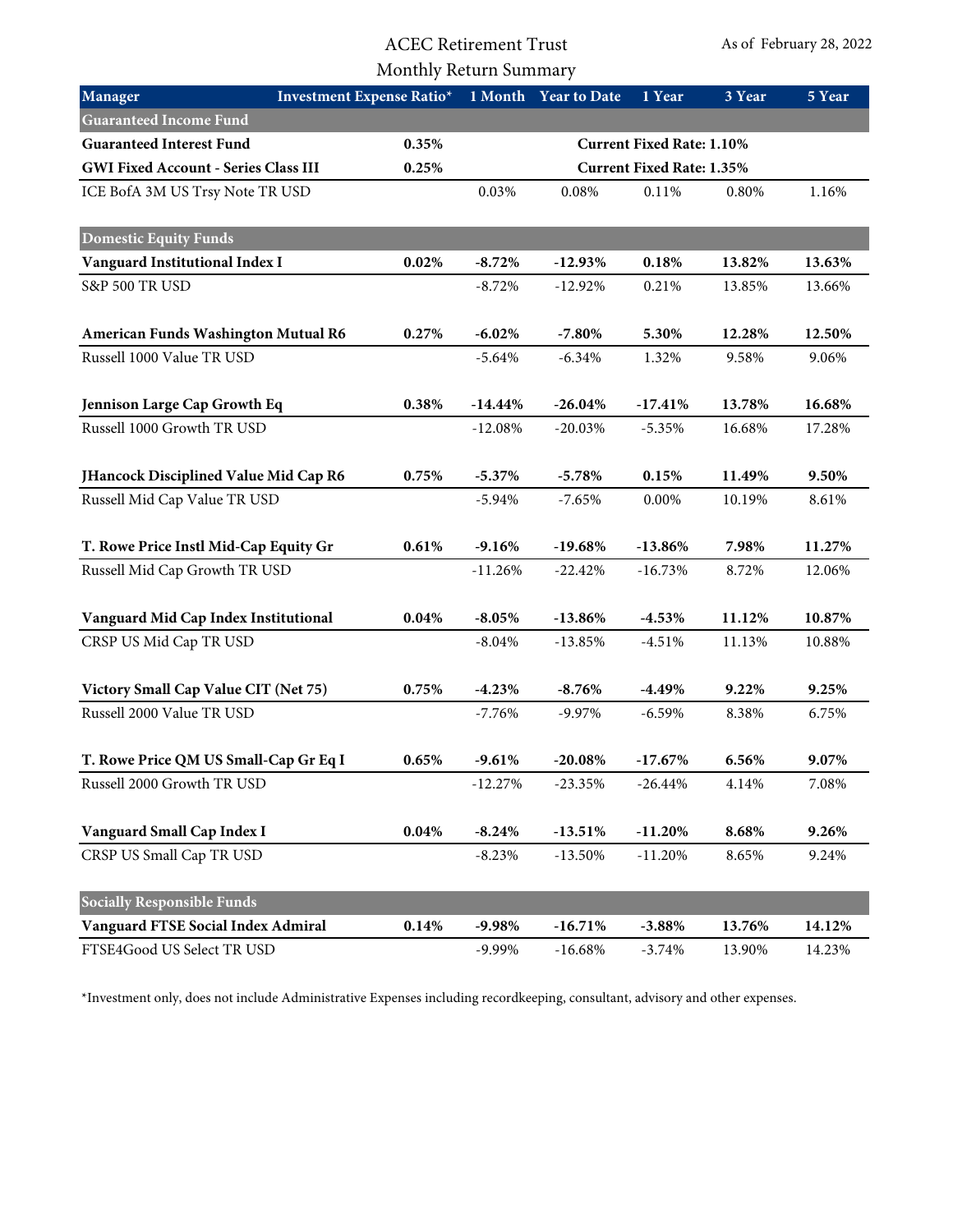## ACEC Retirement Trust Monthly Return Summary

| Manager                                    | <b>Investment Expense Ratio*</b> |           | 1 Month Year to Date | 1 Year    | 3 Year | 5 Year |
|--------------------------------------------|----------------------------------|-----------|----------------------|-----------|--------|--------|
| <b>International Equity</b>                |                                  |           |                      |           |        |        |
| Vanguard Total Intl Stock Index I          | 0.08%                            | $-6.28%$  | $-11.98%$            | $-10.49%$ | 4.53%  | 4.97%  |
| FTSE Global All Cap ex US TR USD           |                                  | $-6.20%$  | $-11.12%$            | $-9.51%$  | 5.32%  | 5.55%  |
| American Funds Europacific Growth R6       | 0.46%                            | $-7.52%$  | $-18.83%$            | $-19.10%$ | 4.54%  | 5.67%  |
| MSCI EAFE NR USD                           |                                  | $-6.47%$  | $-12.00\%$           | $-8.15%$  | 4.44%  | 4.77%  |
| <b>Real Estate Funds</b>                   |                                  |           |                      |           |        |        |
| <b>Nuveen Real Estate Securities R6</b>    | 0.82%                            | $-5.25%$  | $-8.80\%$            | $-1.68%$  | 6.22%  | 6.10%  |
| DJ US Select REIT TR USD                   |                                  | $-4.65%$  | $-8.18%$             | 12.48%    | 8.24%  | 7.91%  |
| <b>Balanced</b>                            |                                  |           |                      |           |        |        |
| Great-West SecureFoundation® Bal Instl     | 0.25%                            | $-5.88%$  | $-10.91%$            | $-6.70%$  | 6.59%  | 6.65%  |
| Prudential Day One IncomeFlex Trgt Bal     | 1.34%                            | $-4.90\%$ | $-7.50\%$            | $-1.28%$  | 6.92%  | 6.34%  |
| <b>American Funds American Balanced R6</b> | 0.26%                            | $-5.49%$  | $-9.22%$             | $-1.41%$  | 8.34%  | 8.50%  |
| 60% S&P 500 - 40% Bloomberg Aggregate      |                                  | $-6.75%$  | $-11.55%$            | $-3.28%$  | 8.46%  | 8.68%  |
| <b>Fixed Income</b>                        |                                  |           |                      |           |        |        |
| PGIM Total Return Bond R6                  | 0.27%                            | $-4.22%$  | $-10.46%$            | $-8.41%$  | 0.66%  | 1.85%  |
| Bloomberg US Agg Bond TR USD               |                                  | $-3.79%$  | $-9.50%$             | $-8.51%$  | 0.38%  | 1.20%  |
| Vanguard Total Bond Market Index I         | 0.04%                            | $-3.84%$  | $-9.59%$             | $-8.64%$  | 0.37%  | 1.18%  |
| Bloomberg US Agg Bond TR USD               |                                  | $-3.79%$  | $-9.50%$             | $-8.51%$  | 0.38%  | 1.20%  |
| <b>Target Date Funds</b>                   |                                  |           |                      |           |        |        |
| FIAM Blend Target Date 2015 Q              | 0.41%                            | $-5.01%$  | $-10.00\%$           | $-6.88%$  | 5.04%  | 5.46%  |
| Morningstar Lifetime Mod 2015 TR USD       |                                  | $-5.62%$  | $-10.58%$            | $-5.68%$  | 5.23%  | 5.58%  |
| FIAM Blend Target Date 2020 T              | 0.41%                            | $-5.70%$  | $-11.02\%$           | $-7.39%$  | 5.86%  | 6.18%  |
| Morningstar Lifetime Mod 2020 TR USD       |                                  | $-6.15%$  | $-11.48%$            | $-6.27%$  | 5.47%  | 5.92%  |
| FIAM Blend Target Date 2025 T              | 0.40%                            | $-6.08%$  | $-11.61%$            | $-7.62%$  | 6.47%  | 6.73%  |
| Morningstar Lifetime Mod 2025 TR USD       |                                  | $-6.58%$  | $-12.12%$            | $-6.69%$  | 5.79%  | 6.38%  |
| FIAM Blend Target Date 2030 T              | 0.42%                            | $-6.44%$  | $-12.06%$            | $-7.70%$  | 7.26%  | 7.59%  |
| Morningstar Lifetime Con 2030 TR USD       |                                  | $-6.56%$  | $-12.56%$            | $-7.46%$  | 4.84%  | 5.52%  |
| FIAM Blend Target Date 2035 T              | 0.41%                            | $-7.08%$  | $-12.91%$            | $-7.88%$  | 8.55%  | 8.68%  |
| Morningstar Lifetime Mod 2035 TR USD       |                                  | $-7.15%$  | $-12.56%$            | $-6.86%$  | 6.87%  | 7.58%  |